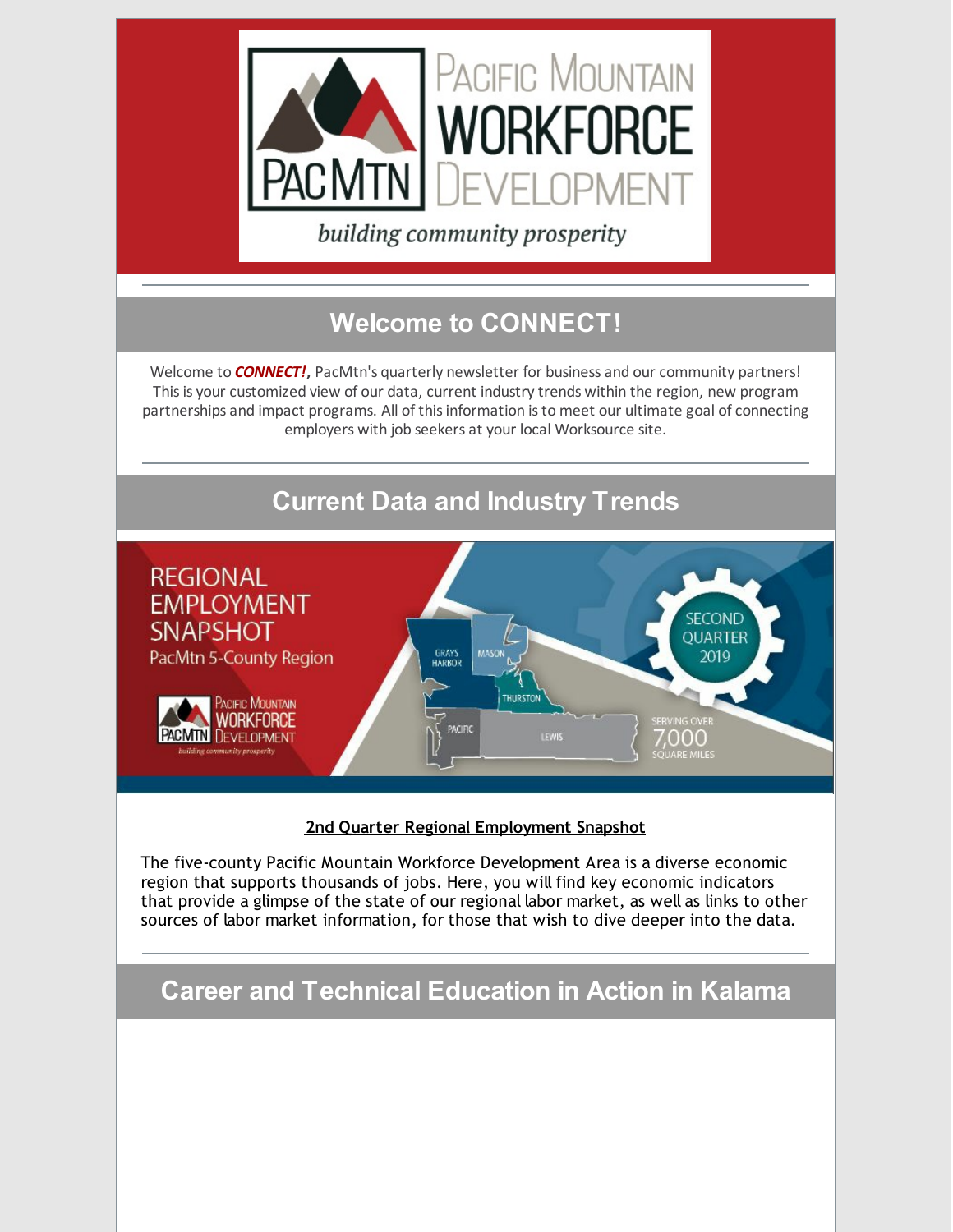

In 2017 the PacMtn Workforce Development Council invited the Pacific Education Institute (PEI) to attend a Forest Products Workgroup meeting. PEI listened to the needs and challenges people in the forest products sector faced with respect to employment and combined that understanding with our work in secondary schools across the region. It became clear that there was a need to gather high school and post-secondary educators to align course offerings with employment opportunities and to improve students' knowledge and skills so that they can successfully be employed in a forest-based career. In spring of 2018 PEI, our partner school districts, Grays Harbor College and Forest Products employers with support from PacMtn drafted a Career and Technical Education (CTE) Forest Management Framework. The course has the potential for students in high school to earn college credit toward an Associate's Degree at Grays Harbor College and it includes opportunities for students to incorporate work site visits and learn forest management skills.

PEI was successful in partnering with PacMtn, ESD 113 and Capitol STEAM to receive Career Connected Learning funding to support implementation of this new coursework during the 2018-2019 school year. Three districts – Kalama, Shelton and Yelm – all offered forest management as part of their course work. Kalama High School teacher, Chris Stone has been part of this project from the beginning. His students, working with Washington State Department of Natural Resources, and with training from the Oregon Department of Forestry, and Future Natural Resources Leaders' Fire School, have thinned and planted trees on the Kalama Forest – land owned by the school district – using saplings donated by Weyerhaeuser. This summer Chris will attend Trail College with the Pacific Crest Trail Association, where he will be trained in Cardio-Pulmonary Resuscitation, Wilderness First Aid, and certification in chainsaw use. As Chris says, "This is training that I am taking to gain skills to bring back to my natural resources class and possibly provide some level of chainsaw training/certification to my students." Chris's classroom exemplifies PEI's career connected, locally relevant, hands-on, outdoor-based approach to learning.

### **Green Hill School Construction Boot Camp Graduation**